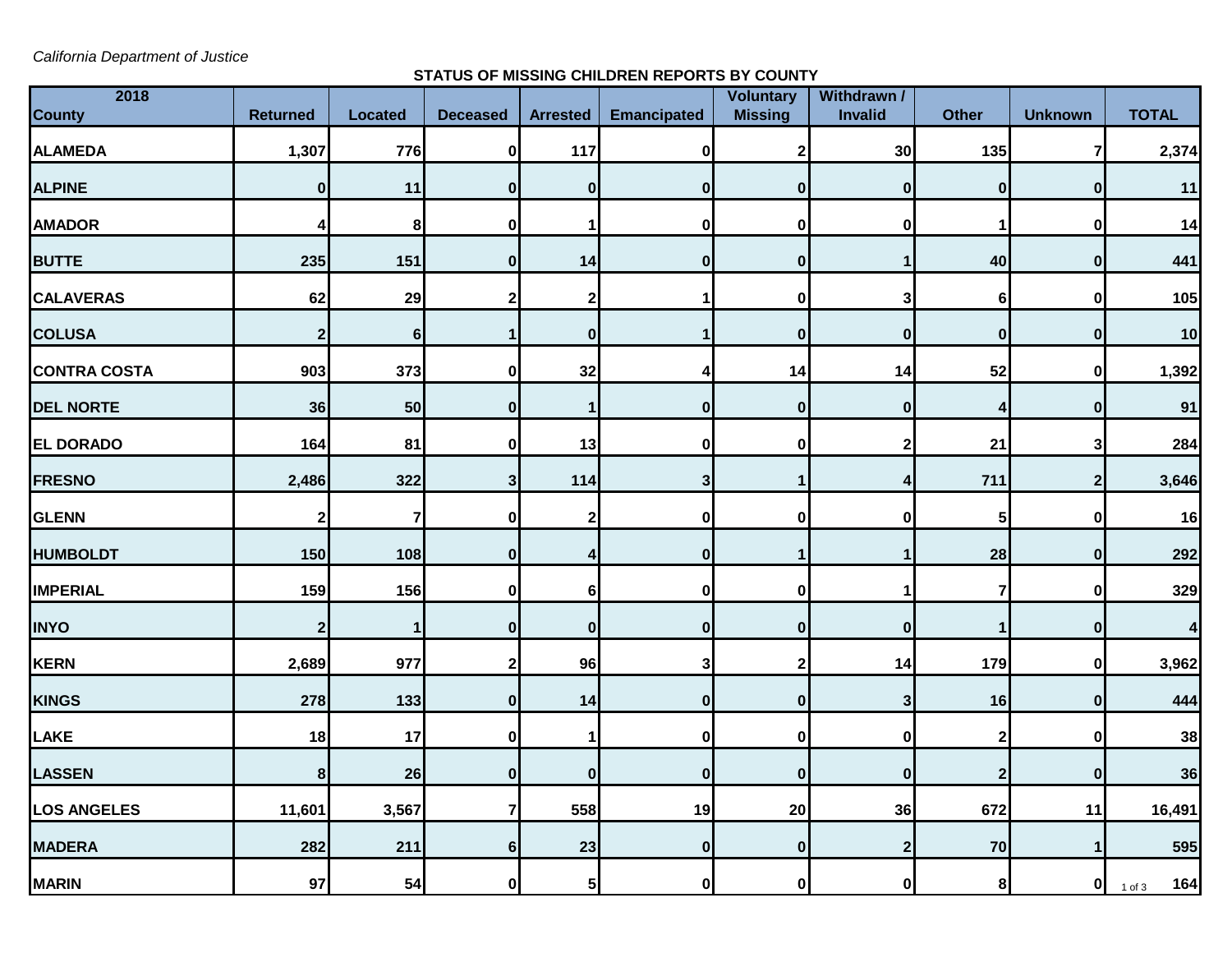*California Department of Justice*

## **STATUS OF MISSING CHILDREN REPORTS BY COUNTY**

| 2018<br><b>County</b>  | <b>Returned</b> | <b>Located</b>          | <b>Deceased</b> | <b>Arrested</b> | <b>Emancipated</b> | <b>Voluntary</b><br><b>Missing</b> | Withdrawn /<br>Invalid | <b>Other</b>     | <b>Unknown</b> | <b>TOTAL</b> |
|------------------------|-----------------|-------------------------|-----------------|-----------------|--------------------|------------------------------------|------------------------|------------------|----------------|--------------|
|                        |                 |                         |                 |                 |                    |                                    |                        |                  |                |              |
| <b>MARIPOSA</b>        | 22              | 48                      | $\pmb{0}$       |                 | 0                  | $\mathbf{0}$                       | $\mathbf 0$            | $\boldsymbol{2}$ | 0              | 73           |
| <b>MENDOCINO</b>       | 88              | 83                      |                 | 11              | 0                  | 0                                  | 2                      | 12               | $\mathbf 0$    | 197          |
| <b>MERCED</b>          | 674             | 273                     |                 | 37              |                    | $\mathbf 0$                        | 236                    | 33               | $\bf{0}$       | 1,255        |
| <b>MODOC</b>           | 1               | 10                      | 0               | 0               |                    | O                                  | 0                      | $\bf{0}$         | 0              | 12           |
| <b>MONO</b>            | 7               | $\overline{\mathbf{5}}$ | $\bf{0}$        | $\mathbf{0}$    | 0                  | 0                                  | $\mathbf 2$            |                  | $\bf{0}$       | 15           |
| <b>MONTEREY</b>        | 362             | 222                     | 0               | 16              | 0                  | 0                                  | 0                      | 51               | $\mathbf 0$    | 651          |
| <b>NAPA</b>            | 57              | 13                      | $\bf{0}$        | 4               | 0                  | 0                                  | 2                      | $\boldsymbol{2}$ | $\bf{0}$       | 78           |
| <b>NEVADA</b>          | 59              | 61                      | 0               |                 | 0                  | O                                  | 0                      | 3                | $\bf{0}$       | 127          |
| <b>ORANGE</b>          | 3,080           | 830                     | 3               | 135             |                    | 13                                 | $\boldsymbol{9}$       | 244              | 3 <sup>1</sup> | 4,321        |
| <b>PLACER</b>          | 211             | 238                     |                 | 17              | 0                  | 0                                  | 3                      | 35               | $\mathbf 0$    | 505          |
| <b>PLUMAS</b>          | $\mathbf{2}$    | $\pmb{8}$               | $\bf{0}$        | $\mathbf{0}$    | 0                  | 0                                  | $\bf{0}$               |                  | $\bf{0}$       | 11           |
| <b>RIVERSIDE</b>       | 2,771           | 1,108                   | 2               | 86              | 3                  |                                    | 8                      | 167              | 5 <sub>l</sub> | 4,151        |
| <b>SACRAMENTO</b>      | 6,414           | 1,019                   | 3               | 85              |                    | 9                                  | $\boldsymbol{9}$       | 137              | 24             | 7,701        |
| <b>SAN BENITO</b>      | 16              | 28                      | 0               | 4               | 01                 | $\mathbf 0$                        | 1                      | 5                | 0              | 54           |
| <b>SAN BERNARDINO</b>  | 1,960           | 1,215                   | 4               | 134             | $6 \mid$           | 3                                  | 34                     | 314              | 6 <sup>1</sup> | 3,676        |
| <b>SAN DIEGO</b>       | 2,510           | 948                     | 0               | 15              |                    |                                    | 12                     | 271              | $\mathbf{2}$   | 3,769        |
| <b>SAN FRANCISCO</b>   | 508             | 328                     | 0               | 69              | 0                  | 2                                  | 3                      | 34               | $\mathbf{3}$   | 947          |
| <b>SAN JOAQUIN</b>     | 1,344           | 302                     | 0               | 24              | 1                  | $\mathbf 0$                        | 4                      | 154              | 0              | 1,829        |
| <b>SAN LUIS OBISPO</b> | 301             | 225                     | $\bf{0}$        | 17              | $\mathbf{0}$       |                                    | 4                      | 30               | $\mathbf 0$    | 578          |
| <b>SAN MATEO</b>       | 385             | 246                     | 0               | 30 <sup>1</sup> | 01                 | 0                                  | 2                      | 32               |                | 696          |